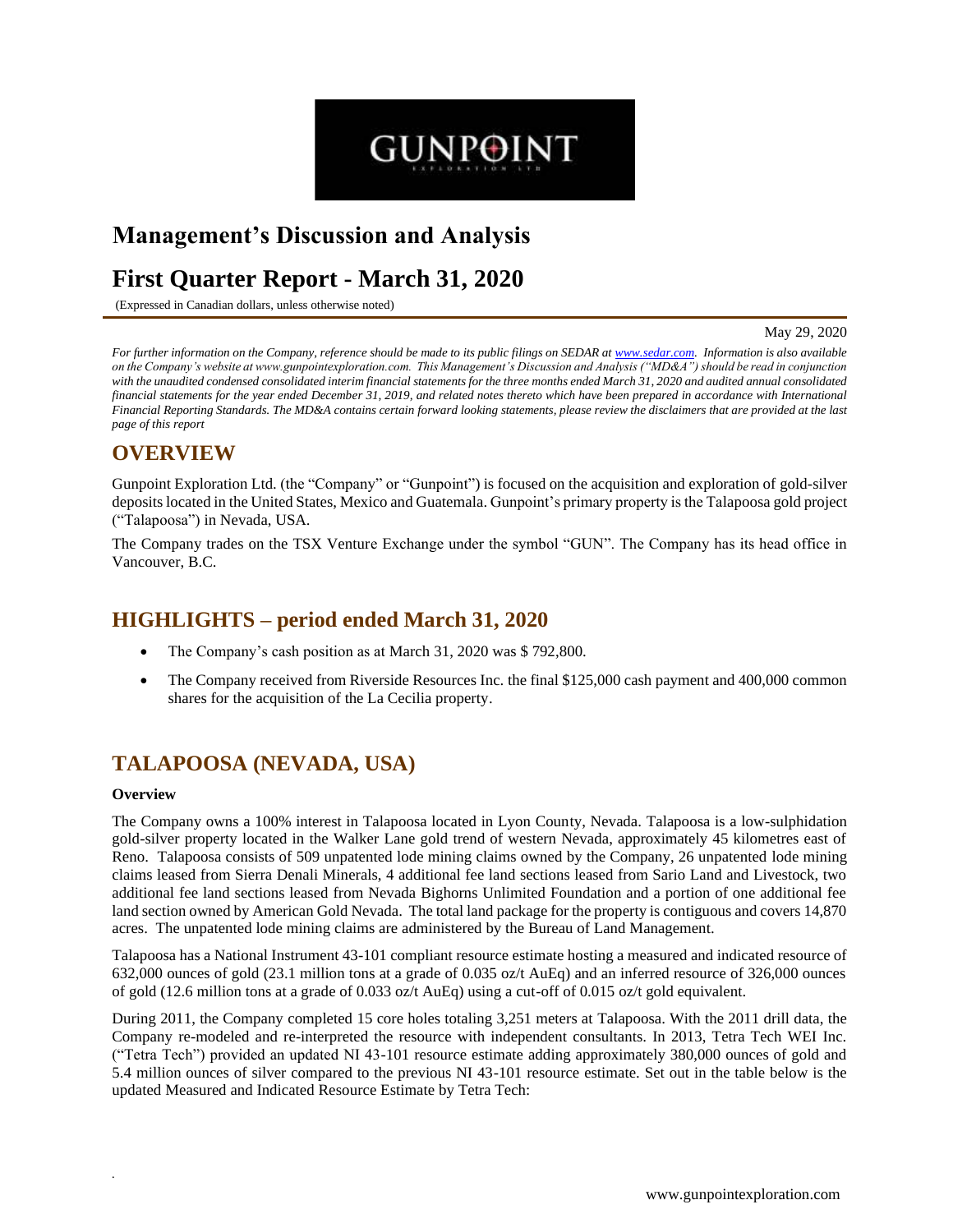| Cutoff   | Ore Type                          | Category             | <b>Tonnes</b> | Grade    | Grade    | Contained | Contained  |
|----------|-----------------------------------|----------------------|---------------|----------|----------|-----------|------------|
| Au $g/t$ |                                   |                      |               | Au $g/t$ | Ag $g/t$ | gold      | silver     |
|          |                                   |                      |               |          |          | (ounces)  | (ounces)   |
| 0.45     | Oxide                             | Measured             | 2,835,890     | l.29     | 18,96    | 117,253   | 1,728,323  |
| 0.45     | Sulphide                          | Measured             | 12,741,180    | 1.22     | 16.50    | 501,215   | 6,760,763  |
| 0.45     | Oxide                             | Indicated            | 1,280,900     | 1.10     | 14.25    | 45.328    | 586.999    |
| 0.45     | Sulphide                          | Indicated            | 11,504,500    | 0.94     | 12.36    | 349,005   | 4,573,274  |
| 0.45     | Oxide                             | Total M&I            | 4,116,870     | 1.23     | 17.49    | 162,581   | 2,315,321  |
| 0.45     | Sulphide                          | Total M&I            | 24, 245, 860  | 1.09     | 14.54    | 850,220   | 11,334,037 |
| 0.45     | Oxide<br>$+$                      | <b>Total M&amp;I</b> | 28,362,500    | 1.11     | 14.97    | 1,012,802 | 13,649,358 |
|          | <b>Sulphide</b>                   |                      |               |          |          |           |            |
| 0.45     | Oxide<br>$\overline{\phantom{0}}$ | Inferred             | 10,159,000    | 0.72     | 6.65     | 233,532   | 2,172,766  |
|          | Sulphide                          |                      |               |          |          |           |            |

*(1) Prepared in accordance with NI 43-101 and the Canadian Institute of Mining, Metallurgy and Petroleum classification system*

*(2) The 2013 resource model used ordinary kriging grade estimate within a three-dimensional block model with mineralized zone defined by wireframed solids*

*(3) Resource estimate was completed in imperial units with the following conversions:*

- *1 gram/tonne = 0.0291667 troy oz/short ton*
	- *1tonnes = 1.10231 short ton*

*(4) A base cutoff grade of 0.45 g/t Au was used for reporting resources*

*(5) Capping was implemented for gold grades at 23.52 g/t and silver grades at 329.14 g/t*

# **Option agreement – Timberline Resources Corporation**

On April 1, 2015, the Company granted Timberline Resources Corporation ("Timberline") an option ("Option") to acquire from Gunpoint's subsidiary, American Gold Capital US Inc. ("American Gold"), a 100% interest in Talapoosa. In consideration for the option, Timberline paid US\$300,000 and issued 2.0 million common shares of Timberline to American Gold.

Pursuant to the Agreement, Timberline had until September 12, 2017 to exercise the Option to acquire a 100% interest in Talapoosa (the "Option Period"). Timberline could exercise the Option by making a US\$10.0 million cash payment to American Gold. For a period of five years after Timberline exercised the Option, Timberline was required to pay American Gold an additional US\$10.0 million (payable in cash and Timberline common shares) if the daily price of gold averaged US\$1,600 per ounce or greater for a period of ninety consecutive trading days. American Gold retains a 1% net smelter royalty("NSR") on Talapoosa which Timberline can purchase for US\$3.0 million.

On August 10, 2015, Timberline filed a "Preliminary Economic Assessment on the Talapoosa Project" ("PEA") on SEDAR (for further details, please see the full PEA on www.sedar.com.). At a 5% discount rate, the PEA indicated an after-tax NPV of US\$136 million and 39% IRR at US\$1,150/oz gold and US\$16/oz silver.

On October 20, 2016, the Option Agreement was amended. The Company agreed to extend the Option ("Extended Option") 18 months to March 31, 2018. In consideration for the Extended Option, Timberline paid US\$1 million and issued one million common shares to the Company. In addition, Timberline's repurchase option for the Company's 1% NSR was terminated.

Timberline did not make the option payment due March 31, 2018 to Gunpoint. Timberline's option to acquire Talapoosa was terminated and 100% ownership reverted back to the Company. During the Option Period, Gunpoint received US\$1.3 million and 3.0 million common shares of Timberline.

As at March 31, 2020, the market value of Gunpoint's 3.0 million common shares of Timberline was \$195,000 (December 31, 2019 - \$285,000).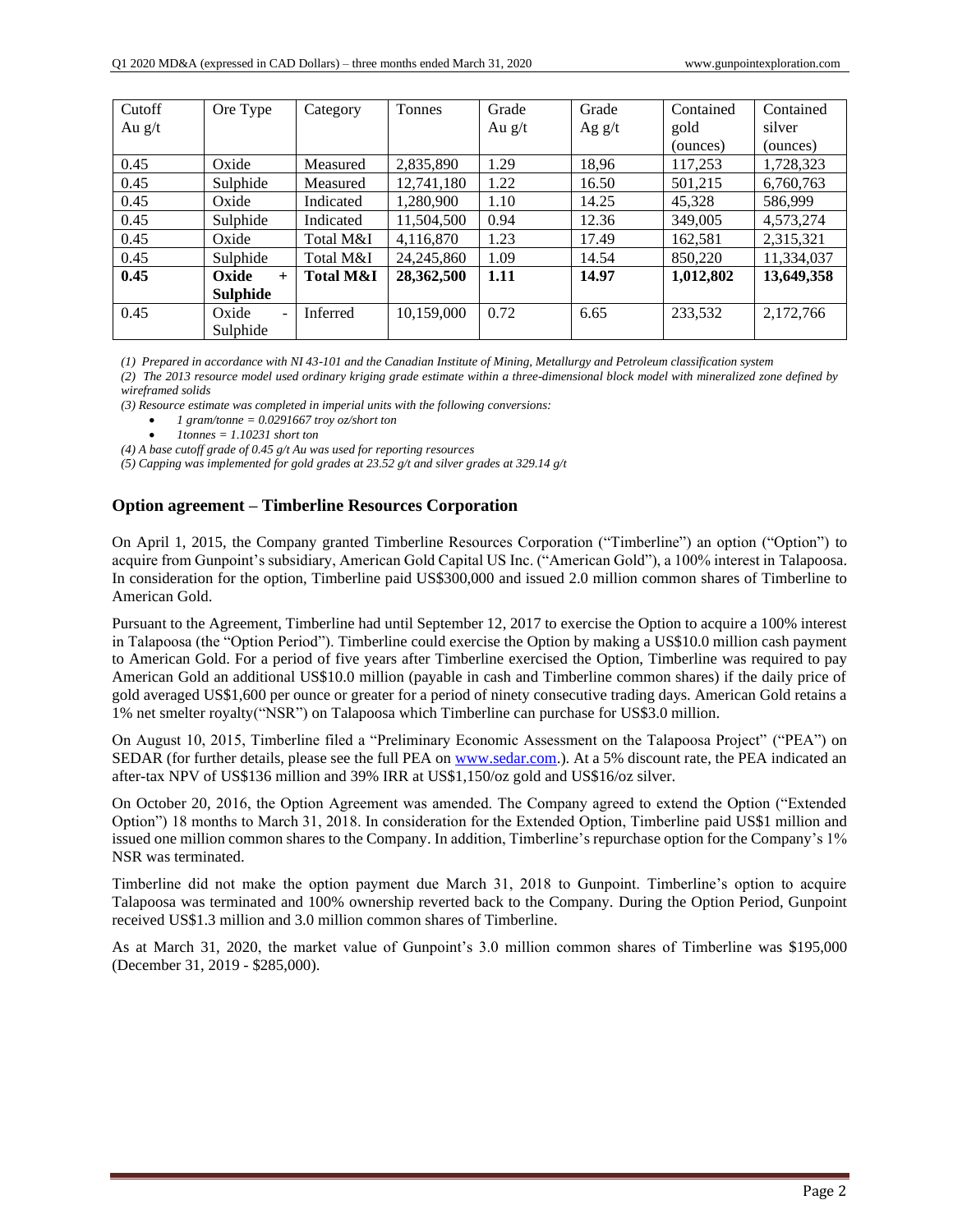# **OTHER EXPLORATION PROJECTS**

# **Le Cecilia (Sonora State, Mexico)**

In 2010, the Company acquired the La Cecilia Project ("La Cecilia") from Chesapeake Gold Corp. ("Chesapeake") together with three other properties for consideration that resulted in Chesapeake becoming a majority shareholder. Chesapeake currently owns 74% of the Company.

Located in northeastern Sonora State, Mexico, La Cecilia comprises three mineral concessions totalling 794 hectares. La Cecilia is a low-sulphidation, epithermal-type gold-silver system related to two well-developed northwest and northeast trending sets of faults centred on "Cerro Magallanes", a rhyolite dome complex. The mineralization occurs as high grade gold in vein structures and as lower grade within broader zones of stockworks and breccias. Numerous other anomalous zones of silicification, brecciation and argillic alteration exist across the extent of the flow dome complex.

On January 31, 2017, the Company entered into an agreement ("Option Agreement") with Riverside Resources Inc. ("Riverside") whereby Riverside was granted an option to acquire a 100% interest in La Cecilia.

Pursuant to the Option Agreement, Riverside can acquire a La Cecilia by making \$250,000 in cash payments and issuing one million Riverside common shares to the Company over three years per following schedule:

- A payment of \$10,000 upon execution of the Option Agreement; (Received);
- A \$15,000 cash payment and issuance of 100,000 common shares of Riverside concurrent with the execution of registerable agreement in Mexico ("the Effective Date") (Received);
- A \$25,000 cash payment and issuance of 200,000 common shares of Riverside on or before the first anniversary of the Effective Date; (Received);
- A \$75,000 cash payment and issuance of 300,000 common shares of Riverside on or before the second anniversary of the Effective Date; (Received), and
- A \$125,000 cash payment and issuance of 400,000 common shares of Riverside on or before the third anniversary of Effective Date; (Received)

In total, Gunpoint has received \$250,000 and 1.0 million common shares of Riverside. As at March 31, 2020, the market value of Riverside's 1.0 million common shares was \$130,000. The Company has recorded La Cecilia at nil value due to a previous impairment. The consideration received from Riverside was recognised as income.

## **La Gitana (Oaxaca State, Mexico)**

The Company owns a 100% interest in the La Gitana property located in Oaxaca State, Mexico ("La Gitana"). La Gitana is a large low sulphidation epithermal system hosting precious metals mineralization that is both structurally and lithologically controlled. During 2005 and 2006, Chesapeake completed 40 diamond drill holes comprising 8,462 meters on La Gitana. The drill program primarily tested Cerro di Oro, a 1.5 kilometer long, northwest trending, structurally-controlled, epithermal system where gold-silver mineralization is found as high-grade shoots in a set of northwest trending, sub-vertical structures, and as low-grade disseminations within broad zones of quartz stockworks and breccias.

A NI 43-101 compliant technical report on La Gitana concluded that the exploration program undertaken by Chesapeake on the Cerro di Oro zone (including detailed surface mapping and sampling, ground geophysics and diamond drilling) provided sufficient information to confirm the existence of well-defined gold-silver mineralization extending 500 meters in length, 50 to 150 meters wide and 50 to 300 meters deep. Step-out drilling discovered additional gold-silver mineralization along strike for over 300 meters to the southeast.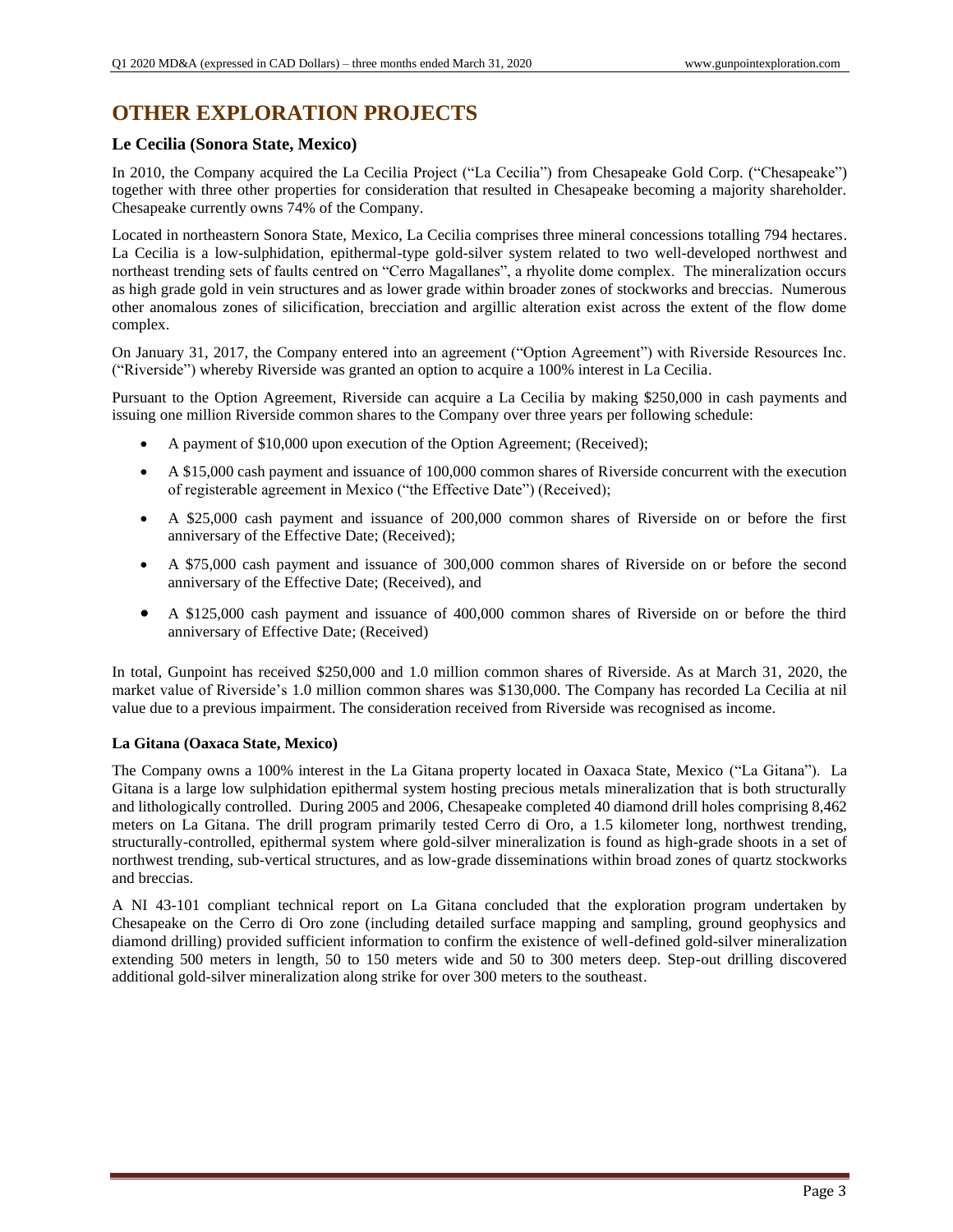On June 4, 2019, the Company received a \$10,000 cash payment pursuant to a non-binding letter of intent ("LOI") with Inomin Mines Inc. to sell its 100% interest in the La Gitana. Pursuant to the LOI, Inomin has an option to acquire a 100% interest in La Gitana in consideration for \$300,000 in cash payments and issuing 2,000,000 common shares as follows:

- A payment of \$10,000 on signing the LOI; (Received)
- A payment of \$25,000 and 150,000 shares following execution of a definitive agreement;
- A payment of \$50,000 and 250,000 shares on first anniversary;
- A payment of \$65,000 and 450,000 shares on second anniversary;
- A payment of \$75,000 and 500,000 shares on third anniversary; and
- A payment of \$75,000 and 650,000 shares on fourth anniversary.

Inomin plans to complete due diligence verification work on historic drill results (8,642 metres) including re-logging of drill core and checking duplicate core samples on selected holes. The Company continues to have discussions with the Santa Maria Lachixonace community "Ejido" to reach a surface agreement permitting exploration on La Gitana. The definitive agreement will be dependent on a surface agreement being finalized.

## **Cerro Minas (Oaxaca State, Mexico)**

The Cerro Minas Project ("Cerro Minas") is located 130 kilometers southwest of Oaxaca City and comprises 899 hectares. The mineralization at Cerro Minas consists of skarn and polymetallic replacement zones with silver, copper, zinc, lead and locally gold. Previous exploration identified two mineralized zones, La Reyna and La Fe, associated to the contact of an intermediate intrusion within a sequence of Cretaceous limestones and shales converted to marble and hornfels.

On October 16, 2019, the Company entered into an agreement ("Option Agreement") with Megastar Development Corp. ("Megastar") whereby Megastar was granted an option to acquire a 100% in Cerro Minas. Pursuant to the Option Agreement, Megastar can acquire Cerro Minas by making US\$100,000 in cash payments and issuing 800,000 Megastar common shares to the Company over three years per the following schedule:

- A payment of US\$10,000 and 100,000 common shares of Megastar on the Effective Date (Received).
- A US\$20,000 cash payment and 150,000 common shares of Megastar on or before the first anniversary of the Effective Date;
- A US\$30,000 cash payment and 250,000 common shares of Megastar on or before the second anniversary of the Effective Date; and
- A US\$40,000 cash payment and 300,000 common shares of Megastar on or before the third anniversary of the Effective Date.

Gunpoint retains a 1.5% net smelter return royalty on Cerro Minas which Megastar has the option to purchase 0.5% net smelter royalty for US\$1.0 million dollars. Megastar is responsible for the property taxes and holding costs (including surface right agreement) to maintain Cerro Minas in good standing during the term of the Option Agreement.

## **El Escorpion (Guatemala)**

Cheseapeake has an option to purchase the El Escorpion property ("El Escorpion"), a 900 hectare concession in eastern Guatemala. To earn a 100% interest in El Escorpion, Chesapeake agreed to pay US\$351,000 in option payments over 5 years. A 1% NSR can be purchased for US\$585,000.

El Escorpion is located 85 kilometers by paved road southeast of Guatemala City. El Escorpion is situated seven kilometers southwest and along trend of Pan American Silver's Escobal deposit which has a NI 43-101 compliant indicated mineral resource of 367 million ounces of silver grading 422 g/t, plus 37 million ounces of silver grading 254 g/t in the inferred category. Mineralization at Escobal is associated with steeply dipping and northeast-southwest trending intermediate sulfidation epithermal silver rich quartz veins with significant values in gold, lead and zinc. The Escobal land package completely surrounds El Escorpion.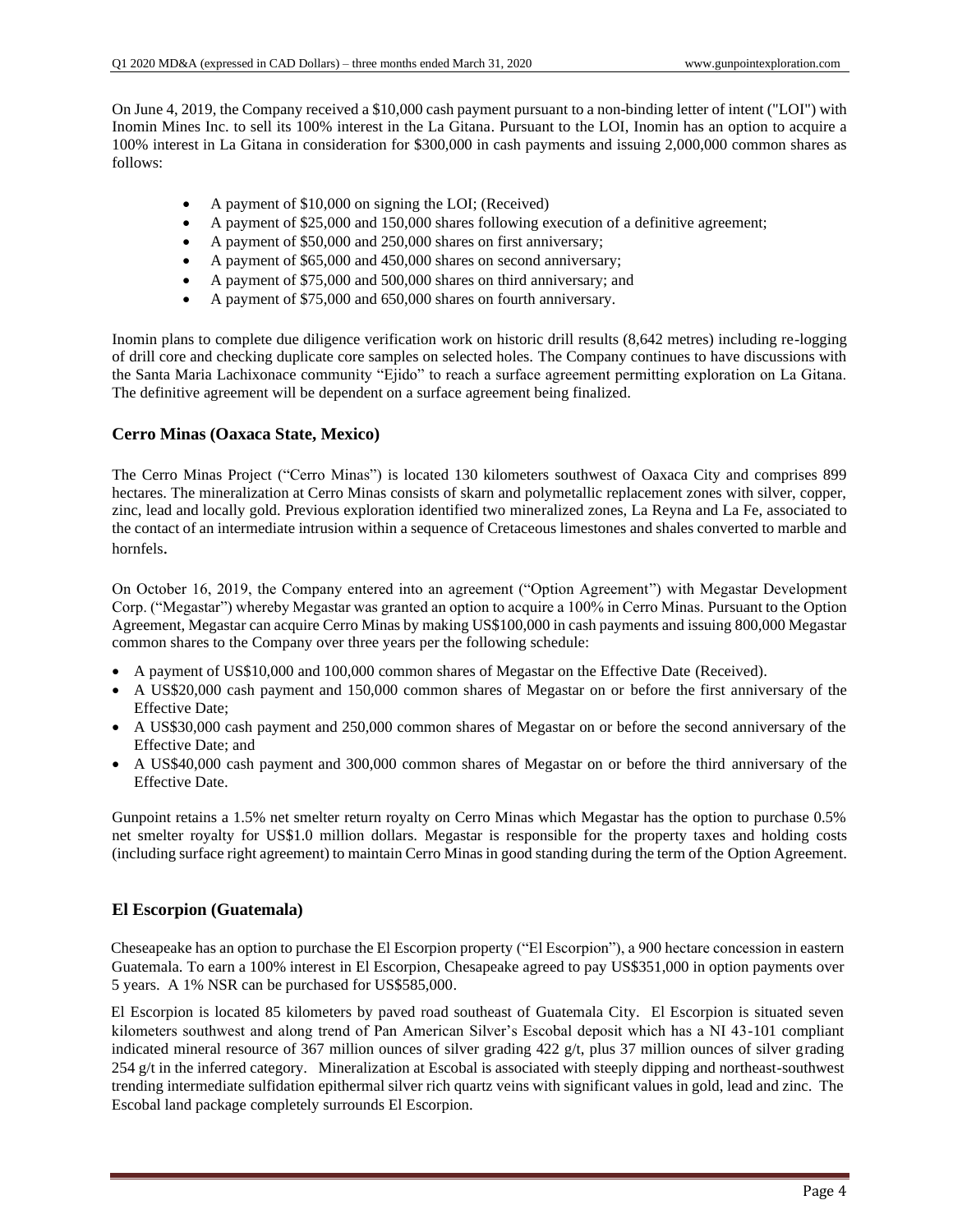The Company acquired a 100% interest in El Escorpion by issuing 500,000 common shares of Gunpoint to Chesapeake and assuming the remaining property payments to the concession owner. To date, the vendor has received US\$331,000 of the US\$351,000 purchase price.

If Chesapeake elects to purchase the existing 1.0% NSR, Chesapeake will be granted a 0.5% NSR royalty. In addition, Gunpoint will issue 1.0 million common shares to Chesapeake in the event a NI 43-101 measured and indicated resource estimate of 1.0 million gold equivalent ounces is defined on El Escorpion.

On August 19, 2015, the Ministry of Energy and Mines granted title for the El Escorpion concessions. In late 2016, the Constitutional Court of Guatemala temporarily suspended permits for several mineral concessions in the country including El Escorpion. The Constitutional Court is seeking a review of the stakeholder engagement process. Gunpoint has initiated a follow up consultation with the local community to support the cancellation of the suspension. The vendor has agreed to an extension of the final payment of US\$20,000 to purchase El Escorpion until the exploration suspension is lifted.

| <b>In \$000s</b>                                  | <b>Three Months</b><br><b>Ended</b><br><b>March 31, 2020</b> | <b>Three Months</b><br>Ended<br><b>March 31, 2019</b> |
|---------------------------------------------------|--------------------------------------------------------------|-------------------------------------------------------|
| Exploration                                       | $\boldsymbol{\mathsf{S}}$<br>(0.6)                           | \$<br>(1.1)                                           |
| General & administration $(1)$                    | (39.8)                                                       | (16.7)                                                |
| Share-based compensation                          | (14.0)                                                       | (26.7)                                                |
|                                                   | (54.4)                                                       | (44.5)                                                |
| Finance cost (net)                                | (8.9)                                                        | (9.0)                                                 |
| Foreign exchange gain (loss)                      | 45.9                                                         | (6.6)                                                 |
| Unrealized gain (loss) on investment              | (133.3)                                                      | 32.1                                                  |
| Other income (expenses)                           | 182.4                                                        | 136.5                                                 |
| Total other income (expenses)                     | 86.1                                                         | 153.0                                                 |
| Net income (loss) and comprehensive income (loss) | 31.7                                                         | 108.5                                                 |
| Basic/Diluted earnings (loss) per share           | 0.00                                                         | 0.00                                                  |

# **SUMMARY OF CONSOLIDATED LOSS**

<sup>1</sup> General and administration ("G&A") consists of general and administrative expenses and professional fees

The Company incurred net income of \$31,700 for the three months ended March 31, 2020, compared to net income of \$108,500 during the first quarter of 2019. The Company had an unrealized loss on investments of \$133,300 compared to a gain of \$32,100 in 2019. The investment loss is due to the decrease in market value from the Company's equity holdings in Timberline, Julian Resources, Riverside and Megastar.

For the three months ended March 31, 2020, a foreign exchange gain of \$45,900 was recognized compared to an exchange loss of \$6,600 in 2019. The gain was due to the fluctuation of the foreign exchange rates.

The Company incurred general and administration expense ("G&A") of \$39,800 in 2020, compared to \$16,700 in 2019. The higher G&A cost is mostly due to the office/warehouse leased in Reno, Nevada and professional fees related to the property option agreements.

The Company recognized a share-based compensation expense of \$14,000 in the current period compared to an expense of \$26,700 in 2019. The current period expense is due to granting share options in April 2018.

During the quarter ended March 31, 2020, the Company received \$125,000 cash and 400,000 common shares from Riverside, compared to \$75,000 cash and 300,000 common shares received in 2019. The total fair market value was recorded as other income.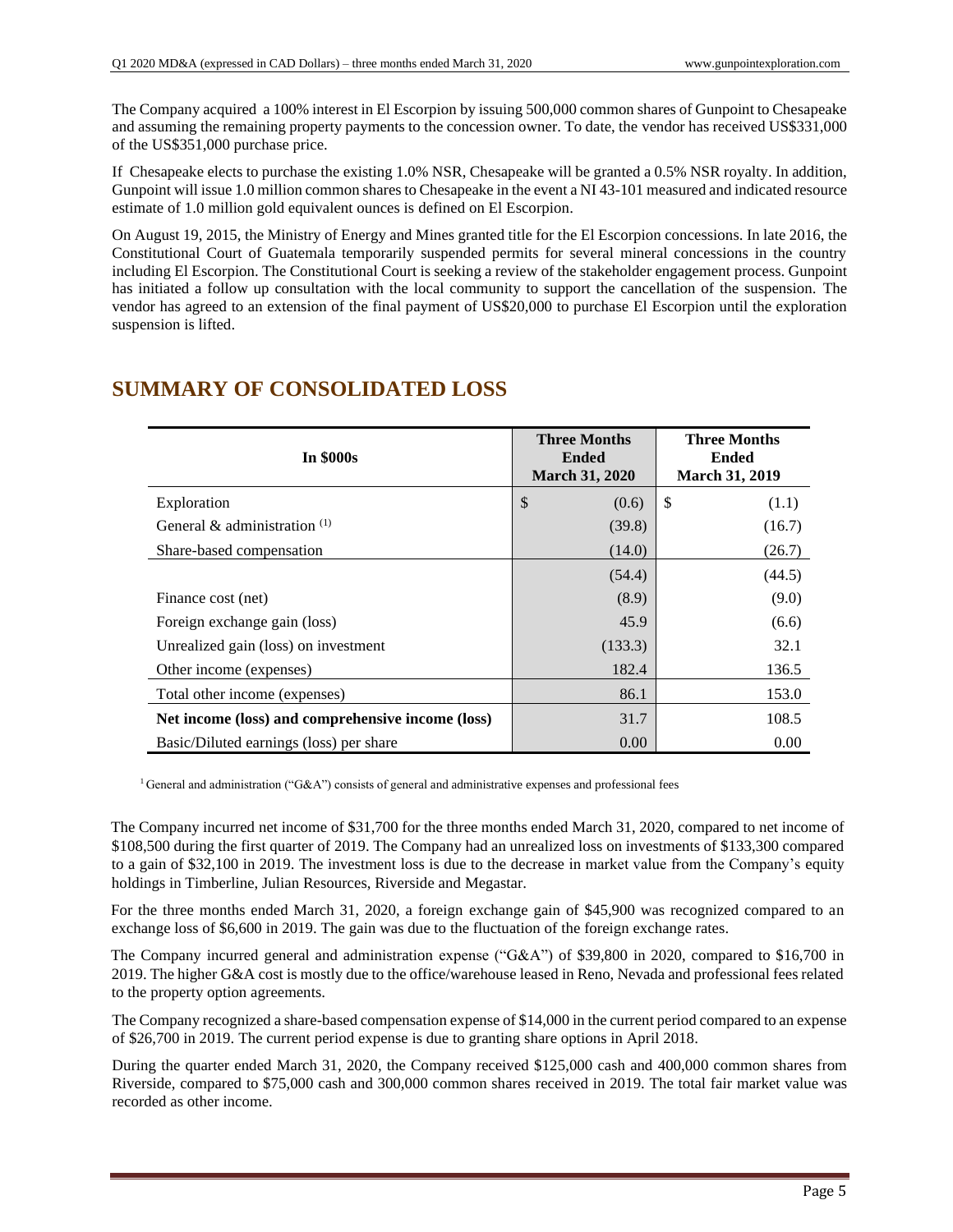| In $$000s$                               | 3mths<br>31-Mar-20 | 3mths<br>31-Dec-18 | 3mths<br>30-Sep-19 | 3mths<br>30-Jun-19 | 3mths<br>31-Mar-19 | 3mths<br>31-Dec-18 | 3mths<br>30-Sep-18 | 3mths<br>$30 - Jun-18$ |
|------------------------------------------|--------------------|--------------------|--------------------|--------------------|--------------------|--------------------|--------------------|------------------------|
| Exploration                              | (0.6)              | (19.0)             | (1.7)              | (1.2)              | (1.1)              | (0.2)              | (1.1)              | (0.1)                  |
| Net gain (loss) before taxes             | 31.7               | (139.6)            | (16.0)             | (243.0)            | 108.5              | (740.3)            | (162.5)            | (77.0)                 |
| Deferred income tax recovery             |                    | -                  |                    |                    | ۰                  | 78.7               |                    |                        |
| Net (loss) income after taxes            | 31.7               | (139.6)            | (16.0)             | (243.0)            | 108.5              | (661.6)            | (162.5)            | (77.0)                 |
| Total comprehensive (loss)<br>income     | 31.7               | (139.6)            | (16.0)             | (243.0)            | 108.5              | (661.6)            | (162.5)            | (77.0)                 |
| Basic/Diluted (loss) income<br>per share | 0.00               | (0.00)             | (0.00)             | (0.01)             | 0.00               | (0.02)             | (0.00)             | (0.00)                 |
| Total assets                             | 6,600.3            | 6,506.8            | 6,613.5            | 6,608.2            | 6,828.7            | 6,707.3            | 7,362.3            | 7,489.3                |

#### *Consolidated quarterly loss – 8 quarters historic trend*

*Three months ended March 31, 2020 vs. all prior quarters historically.*

The Company incurred net income of \$31,700 for the three months ended March 31, 2020. With the exception of Q1 2019, the Company incurred a net loss in all the historic quarter in 2019 and 2018. The current quarter's income was realized mainly from Riverside's \$125,000 cash payment and 400,000 common shares received. Similar to Q1 2019, the consideration from Riverside was recorded as other income.

During the first three months of 2020, the Company's corporate activities were focused on coordinating due diligence for third parties interested in Talapoosa. The Company continued to maintain its La Gitana, Rio Minas and El Escorpion properties in good standing for joint venture or divesture.

Total assets decreased over the past fiscal years due to funding the Company's corporative activities, property divestures and maintaining its other properties in good standing.

# **LIQUIDITY AND CAPITAL RESOURCES**

| In \$000s, three months ended                 | <b>March 31, 2020</b> | <b>March 31, 2019</b> |
|-----------------------------------------------|-----------------------|-----------------------|
| Cash outflows from operating activities       | 85.4                  | 64.0                  |
| Cash flow (outflow) from investing activities | (3.8)                 | (14.7)                |
| Foreign exchange impact on cash               | 57.7                  | (23.3)                |
| Net cash flows                                | 139.3                 | 26.0                  |
| Cash balance                                  | 792.8                 | 1.098.3               |

As at March 31, 2020, the Company has a net working capital deficiency of \$197,900 compared to a deficiency of \$328,800 at December 31, 2019. The increase in net working capital is due to the Riverside \$125,000 cash payment and 400,000 common shares received to complete the acquisition of La Cecilia.

Cash inflows from operating activities for the three months ended March 31, 2020 were largely due to the \$125,000 cash payment and 400,000 Riverside common shares received.

Cash outflow from investing activities for the three months ended March 31, 2020 was \$3,800 compared to an outflow of \$14,700 in 2019. The cash outflow incurred related to maintaining the Company's properties in good standing.

The Company's ability to continue as a going concern is dependent on the corporate ability to raise funds. The Company has placed its mineral properties on care and maintenance until the Company can obtain additional financing.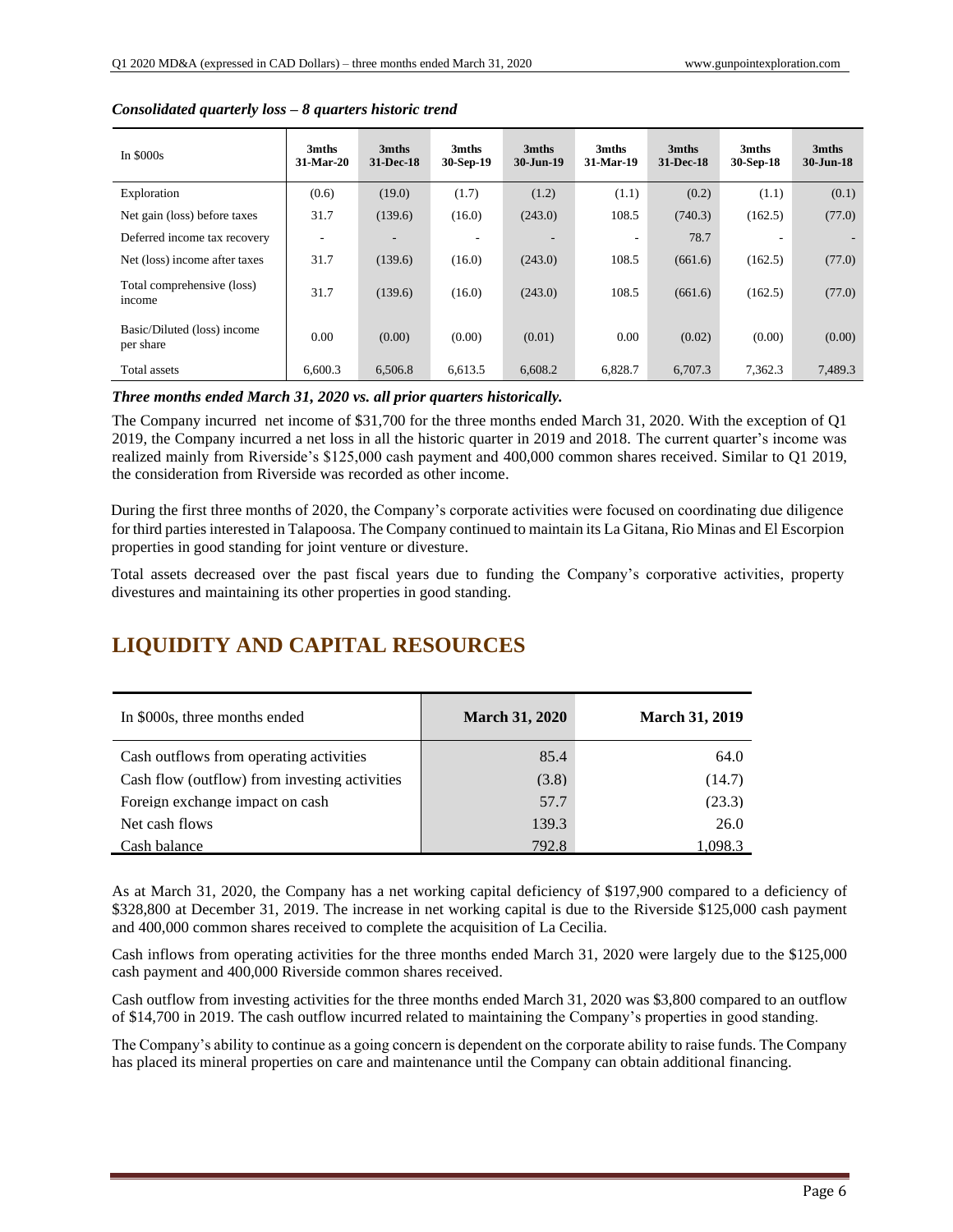# **SHAREHOLDERS' EQUITY**

As at March 31, 2020 and the date of this report the Company had 43,501,600 shares issued and outstanding. As at March 31, 2020 and the date of this report, the Company did not have any share purchase warrants outstanding. The following is a summary of the stock options outstanding as at March 31, 2020 and as at the date of this report:

| <b>Number of options</b> | Vested  | <b>Exercise price per share</b> | <b>Expiry Date</b> |
|--------------------------|---------|---------------------------------|--------------------|
| 1,500,000                | 375,000 | \$0.25                          | 2023<br>May        |

# **REGULATORY DISCLOSURES**

## *Off-Balance Sheet Arrangements*

As at the date of this report, the Company does not have any off-balance sheet arrangements.

## *Related Party Transactions*

The Company's related parties include its subsidiaries, associates over which it exercises significant influence. Transactions with related parties for goods and services are made on normal commercial terms and are considered to be at arm's length.

For the period ended March 31, 2020, an amount of \$4,300 (2019 - \$4,300) was paid to the Chief Financial Officer.

As at March 31, 2020, the Company has a promissory note in the principal amount of \$700,000 (plus related accrued interest) outstanding. The promissory note bears interest at 5% per annum and is due on demand. The promissory note and accrued interest is indebted to the President of the Company.

As of March 31, 2020, an amount of \$1,047,200 was due to Chesapeake, the parent of the Company (December 31, 2019 - \$1,035,100). These amounts are unsecured and non-interest bearing.

## *Financial Instruments*

The following provides a comparison of carrying and fair values of each classification of financial instrument:

|                                        |                   | <b>March 31, 2020</b> |                          | <b>December 31, 2019</b> |  |
|----------------------------------------|-------------------|-----------------------|--------------------------|--------------------------|--|
| <b>In \$000s</b>                       | Carrying<br>value | <b>Fair value</b>     | <b>Carrying</b><br>value | <b>Fair value</b>        |  |
| <b>Financial assets</b>                |                   |                       |                          |                          |  |
| Cash and cash equivalents              | 792.8             | 792.8                 | 653.5                    | 653.5                    |  |
| Long-term investment                   | 364.9             | 364.9                 | 442.2                    | 442.2                    |  |
| <b>Financial liabilities</b>           |                   |                       |                          |                          |  |
| Accounts payable & accrued liabilities | 304.6             | 304.6                 | 288.8                    | 288.8                    |  |
| Due to related party                   | 1,047.2           | 1,047.2               | 1,035.1                  | 1,035.1                  |  |

The fair value hierarchy establishes three levels to classify the inputs to valuation techniques used to measure fair value. Level 1 inputs are quoted prices (unadjusted) in active markets for identical assets or liabilities. Level 2 inputs are other than quoted prices included in Level 1 that are observable for the asset or liability, either directly (prices) or indirectly (derived from prices).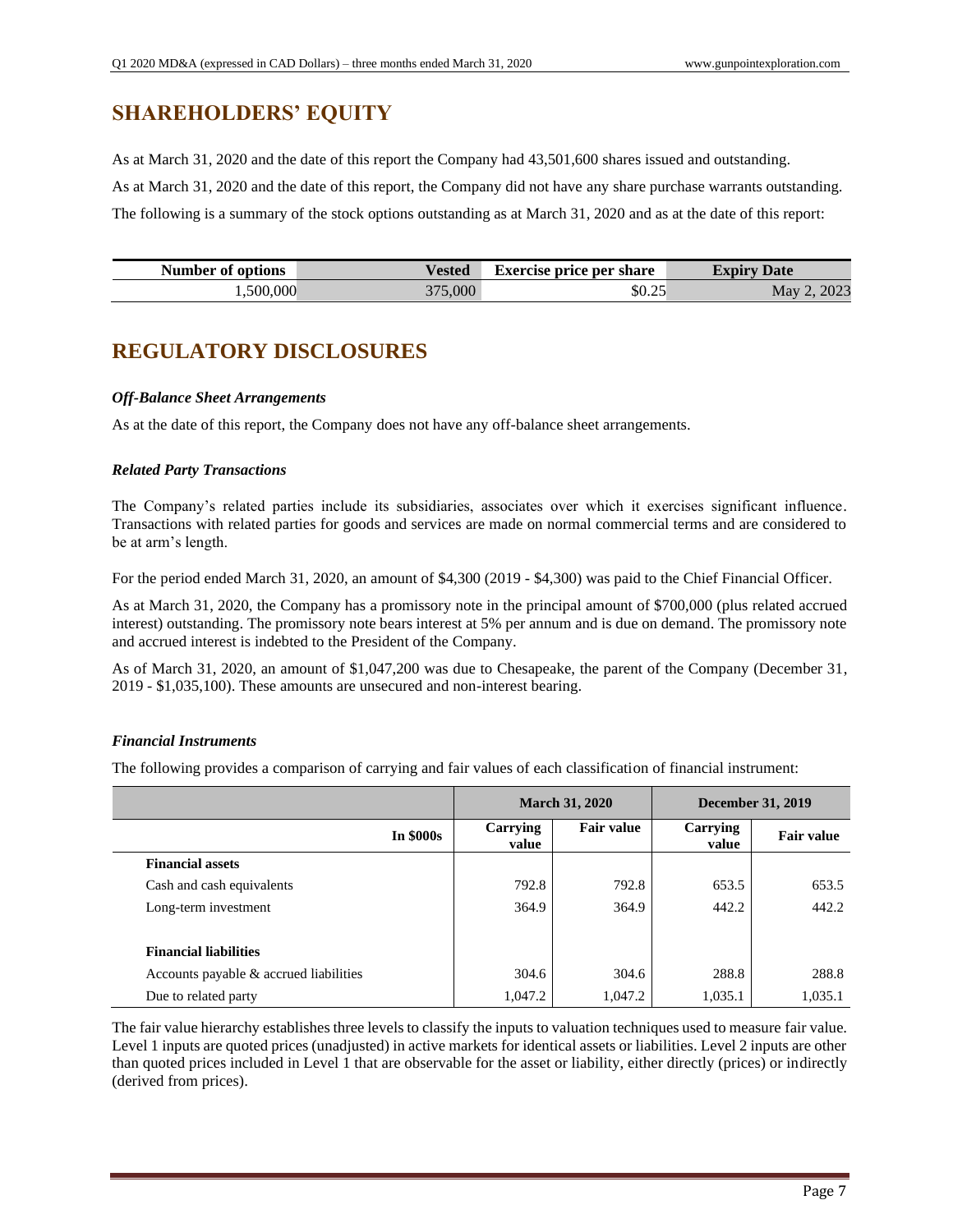The following table sets forth the Company's assets and liabilities measured at fair value on a recurring basis by level within the fair value hierarchy. Assets and liabilities are classified in their entirety based on the lowest level of input that is significant to the fair value measurement.

| In '000              |         |                          |                          |                             |
|----------------------|---------|--------------------------|--------------------------|-----------------------------|
|                      | Level 1 | Level 2                  | Level 3                  | <b>Total March 31, 2020</b> |
| Long-term investment | 364.9   | $\overline{\phantom{a}}$ |                          | 364.9                       |
|                      | 364.9   | $\overline{\phantom{0}}$ | $\overline{\phantom{0}}$ | 364.9                       |
| In '000              |         |                          |                          |                             |
|                      | Level 1 | Level 2                  | Level 3                  | Total December 31, 2019     |
| Long-term investment | 442.2   | $\overline{\phantom{0}}$ |                          | 442.2                       |
|                      | 442.2   |                          |                          | 442.2                       |

### *Capital Management*

The Company's objectives when managing capital are to safeguard its ability to continue as a going concern in order to pursue the development of its resource properties and to maintain a flexible capital structure which optimizes the costs of capital at an acceptable risk.

In the management of capital, the Company includes the components of shareholders' equity as well as cash and investments.

The Company manages the capital structure and makes adjustments in light of changes in economic conditions and the risk characteristics of the underlying assets. To maintain or adjust its capital structure, the Company may attempt to issue new shares, issue new debts, acquire or dispose of assets or adjust the amount of cash and cash equivalents, and investments.

In order to maximize ongoing development efforts, the Company does not pay out dividends.

The Company's investment policy is to invest its cash in highly liquid short-term interest-bearing investments, such as Canadian Government treasury bills, banker's acceptances or Guaranteed Investments Certificates, with initial maturity terms less than one year from the original date of acquisition, selected with regards to the expected timing of expenditures from continuing operations.

## *Significant Accounting Policies*

Please refer to the audited annual financial statements for the year ended December 31, 2019 which was filed on SEDAR.

# **RISKS AND UNCERTAINITIES**

The Company is in the business of acquiring, exploring and developing gold and silver properties. The Company is exposed to a number of risks and uncertainties that are common to other resource exploration companies in the same business.

The risks and uncertainties described in this section are considered by management to be the most important in the context of the Company's business. The risks and uncertainties below are not inclusive of all the risks and uncertainties the Company may be subject to and other risks may apply.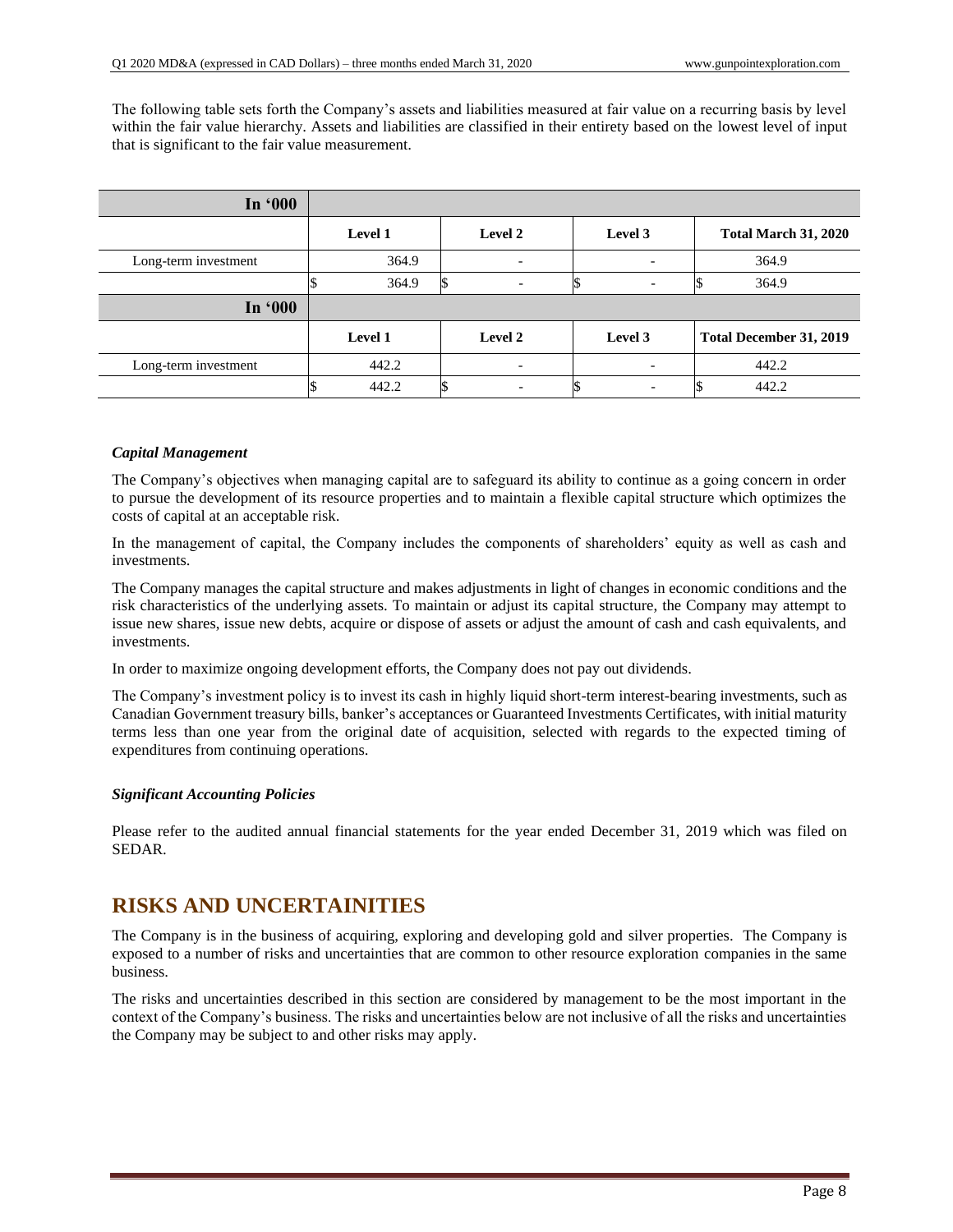### **COVID-19 Pandemic**

In March 2020 the World Health Organization declared coronavirus COVID-19 a global pandemic. This contagious disease outbreak, which has continued to spread, and any related adverse public health developments, has adversely affected workforces, economies, and financial markets globally, potentially leading to an economic downturn. It is not possible for the Company to predict the duration or magnitude of the adverse results of the outbreak and its effects on the Company's business at this time.

### **Early Stage – Need for Additional Funds**

Gunpoint has no history of profitable operations and its present business is at an early stage. The Company anticipates that it may make substantial capital expenditures for the acquisition, exploration, development and production of its mineral properties in the future. The Company currently has no revenue and may have limited ability to expend the capital necessary to undertake or complete future exploration or development programs. As such, the Company is subject to many risks common to other companies in the same business, including under-capitalization, cash shortages, and limitations with respect to personnel, financial and other resources and the lack of revenues. There is no assurance that Gunpoint will be successful in achieving a return on shareholders' investment and the likelihood of success must be considered in light of its early stage of operations.

The Company expects to obtain financing in the future primarily through further equity and/or debt financing, as well as through joint venturing and/or optioning out the Company's properties to qualified mineral exploration companies. There can be no assurance that the Company will succeed in obtaining additional financing, now or in the future. Failure to raise additional financing on a timely basis could cause the Company to suspend its operation and eventually to forfeit or sell its interest in its properties.

### **Exploration and Development**

Resource exploration and development is a speculative business, characterized by a number of significant risks including, among other things, unprofitable efforts resulting not only from the failure to discover mineral deposits, but also from finding mineral deposits that, though present, are of insufficient size and/or grade to return a profit from production.

The Company does not have any operating mines at present. All the Company's properties are in the exploration stage. There is no assurance that a commercially viable mineral deposit exists on any of the Company's properties and substantial additional work will be required in order to determine the presence of any such deposit.

All of the mineral claims to which Gunpoint has a right to acquire an interest are in the exploration stages only, and are without a known body of commercial ore. Upon discovery of a mineralized occurrence, several stages of exploration and assessment are required before its economic viability can be determined. Development of the subject mineral properties would follow only if favorable results are determined at each stage of assessment. Few precious and base metal deposits are ultimately developed into producing mines.

There is no assurance that Gunpoint's mineral exploration activities will result in any discoveries of commercial bodies of ore. The long-term profitability of Gunpoint's operations will in part be directly related to the costs and success of its exploration programs, which may be affected by a number of factors.

## **Operating Hazards and Risks**

Mining operations involve many risks, which even a combination of experience, knowledge and careful evaluation may not be able to overcome.

In the course of exploration, development and production of mineral properties, certain risks, and in particular unexpected or unusual geological operating conditions, including rock bursts, cave-ins, fires, flooding and earthquakes, may occur. Operations in which Gunpoint has a direct or indirect interest will be subject to all the hazards and risks normally incidental to exploration, development and production of mineral deposits, any of which could result in damage to or destruction of mines and other producing facilities, damage to life and property, environmental damage and possible legal liability for any or all damages.

Although Gunpoint maintains liability insurance in an amount which it considers adequate, the nature of these risks is such that liabilities could exceed policy limits, in which event Gunpoint could incur significant costs that could have a materially adverse effect upon its financial conditions.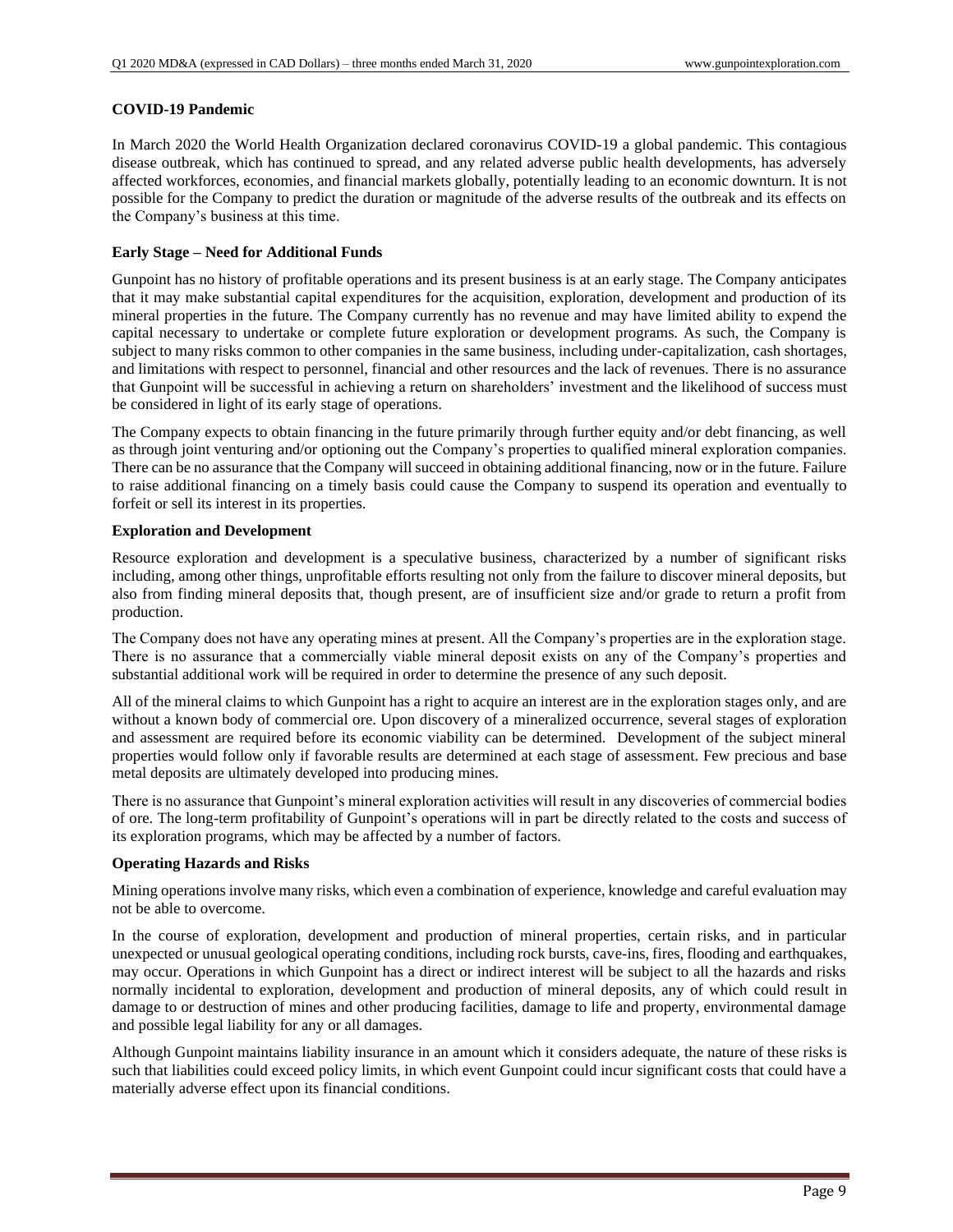### **Supplies, Infrastructure, Weather and Inflation**

Gunpoint's property interests are often located in remote, undeveloped areas and the availability of infrastructure such as surface access, skilled labour, fuel and power at an economic cost cannot be assured. These are integral requirements for exploration, production and development facilities on mineral properties. Power may need to be generated on site.

Due to the partial remoteness of its exploration projects, Gunpoint may be forced to rely on the accessibility of secondary roads and air transport for the supply of goods and services.

### **Metal Prices**

The mining industry, in general, is intensely competitive and there is no assurance that a profitable market will exist for the sale of metals produced even if commercial quantities of precious and/or base metals are discovered. Factors beyond the control of Gunpoint may affect the marketability of metals discovered. Pricing is affected by numerous factors beyond Gunpoint's control, such as international economic and political trends, global or regional consumption and demand patterns, increased production and smelter availability. There is no assurance that the price of metals recovered from any mineral deposit will be such that they can be mined at a profit.

### **Title Risks**

Although Gunpoint has exercised the usual due diligence with respect to determining title to properties in which it has a material interest, there is no guarantee that title to such properties will not be challenged or impugned. Gunpoint's mineral property interests may be subject to prior unregistered agreements, or transfers, or indigenous claims, and title may be affected by undetected defects.

### **Environmental Regulations, Permits and Licenses**

Gunpoint's operations are subject to various laws and regulations in the various jurisdictions in which the Company operates that govern the protection of the environment, exploration, development, production, taxes, labour standards, occupational health, waste disposal, safety and other matters.

Environmental legislation provides restrictions and prohibitions on spills, releases or emissions of various substances produced in association with certain mining industry operations, such as seepage from tailings disposal areas, which would result in environmental pollution. A breach of such legislation may result in imposition of fines and penalties. In addition, certain types of operations require the submission and approval of environmental impact statements. Environmental legislation is evolving in a direction of stricter standards and enforcement, and higher fines and penalties for non-compliance. Environmental assessments of proposed projects carry a heightened degree of responsibility for companies and directors, officers and employees. The cost of compliance with changes in governmental regulations has the potential to reduce the profitability of operations. Gunpoint intends to fully comply with all environmental regulations.

The current operations of Gunpoint require permits from various United States, Mexican, and Guatemalan domestic authorities and such operations are governed by laws and regulations governing prospecting, development, mining, production, exports, taxes, labour standards, occupational health, waste disposal, toxic substances, land use, environmental, mine safety and other matters.

Gunpoint believes that it is in substantial compliance with all material laws and regulations which currently apply to its activities. There can be no assurance, however, that all permits which Gunpoint may require for its operations and exploration activities will be obtainable on reasonable terms or on a timely basis or that such laws and regulations would not have an adverse effect on any mining project which the Company might undertake.

### **Competition and Agreements with Other Parties**

The mining industry is intensely competitive in all its phases, and Gunpoint competes with other companies that have greater financial resources and technical capacity. Competition could adversely affect Gunpoint's ability to acquire suitable properties or prospects in the future.

Gunpoint may, in the future, be unable to meet its share of costs incurred under such agreements to which it is a party and it may have its interest in the properties subject to such agreements reduced as a result. Also, if other parties to such agreements do not meet their share of such costs, Gunpoint may not be able to finance the expenditures required to complete recommended programs.